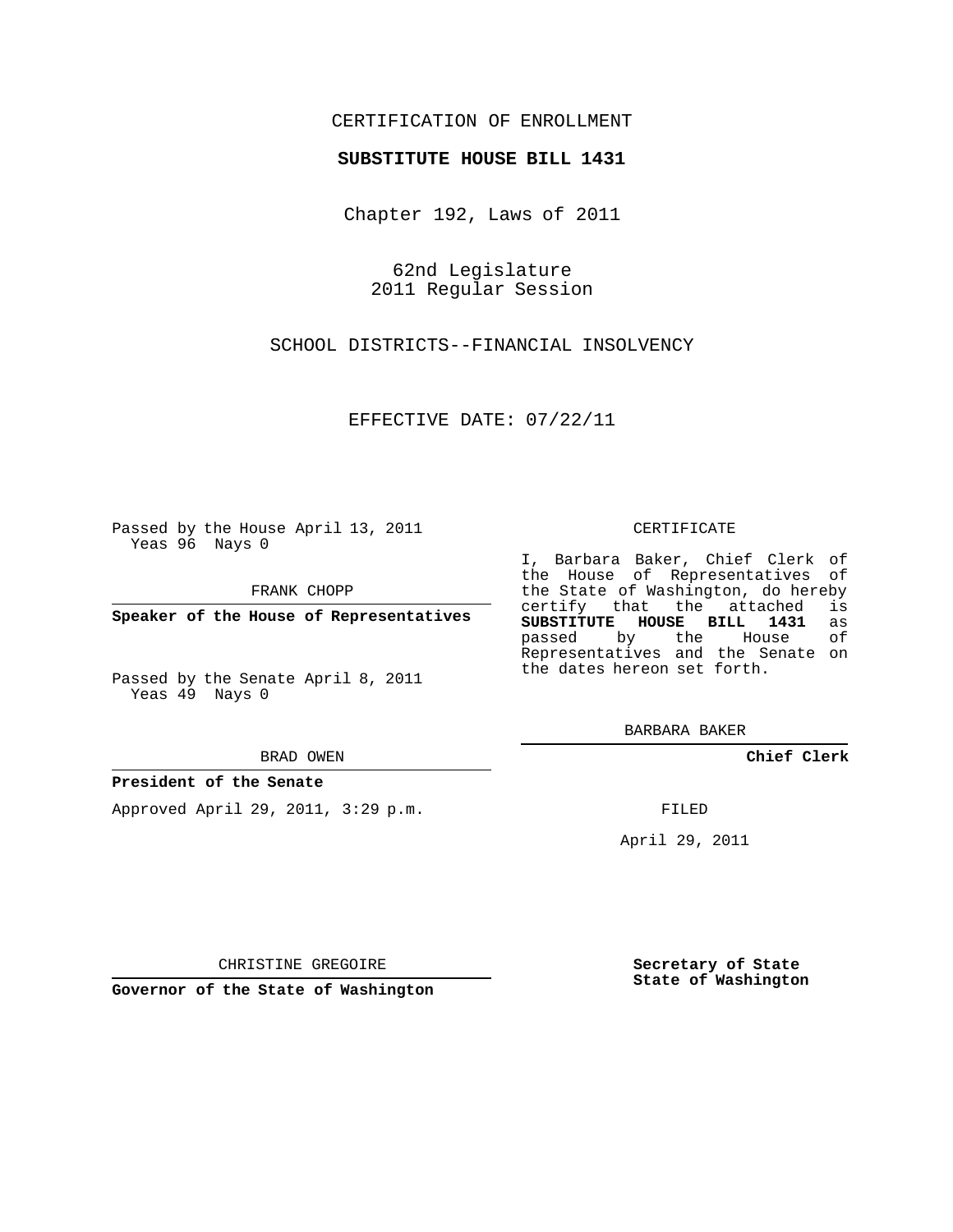# **SUBSTITUTE HOUSE BILL 1431** \_\_\_\_\_\_\_\_\_\_\_\_\_\_\_\_\_\_\_\_\_\_\_\_\_\_\_\_\_\_\_\_\_\_\_\_\_\_\_\_\_\_\_\_\_

\_\_\_\_\_\_\_\_\_\_\_\_\_\_\_\_\_\_\_\_\_\_\_\_\_\_\_\_\_\_\_\_\_\_\_\_\_\_\_\_\_\_\_\_\_

AS AMENDED BY THE SENATE

Passed Legislature - 2011 Regular Session

**State of Washington 62nd Legislature 2011 Regular Session**

**By** House Education (originally sponsored by Representatives Anderson and Haigh)

READ FIRST TIME 02/17/11.

 AN ACT Relating to addressing financial insolvency of school districts; and creating new sections.

BE IT ENACTED BY THE LEGISLATURE OF THE STATE OF WASHINGTON:

 NEW SECTION. **Sec. 1.** (1) The superintendent of public instruction shall convene educational service districts to analyze options and make recommendations for a clear legal framework and process for dissolution of a school district on the basis of financial insolvency.

(2) The analysis must include, but not be limited to:

(a) A definition of financial insolvency;

 (b) A time frame, criteria, and process for initiating a dissolution of an insolvent school district;

 (c) Roles and responsibilities of the office of the superintendent of public instruction, educational service districts, and regional committees on school district organization; and

(d) Recommendations for how to address such issues as:

 (i) Limiting a school board's ability to incur additional debt 17 during the dissolution process;

- (ii) Terminating staff contracts expeditiously;
- (iii) Liquidation of liabilities;